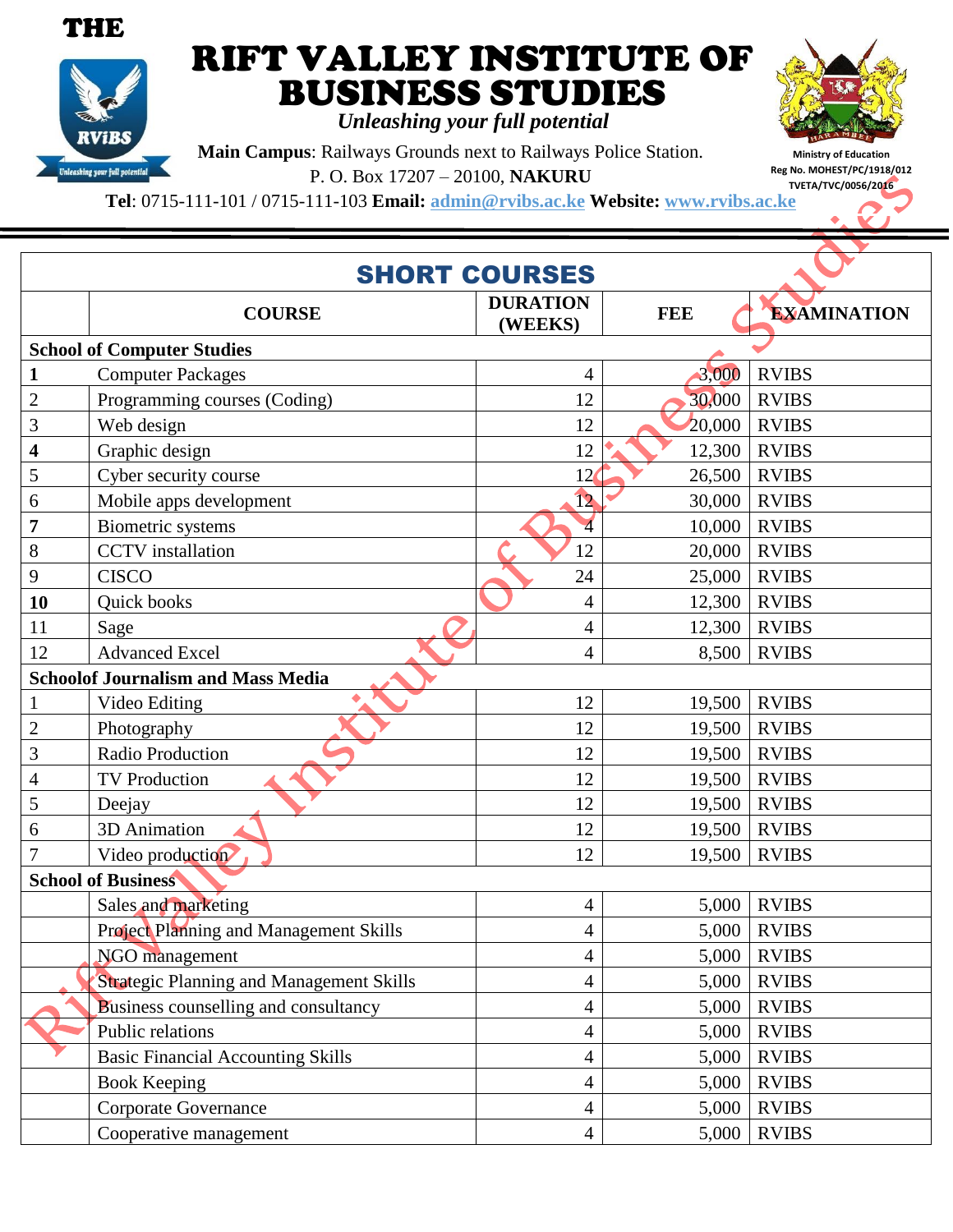|                                  | <b>Entrepreneurship Skills</b>                         | 4              | 5,000  | <b>RVIBS</b>  |  |  |
|----------------------------------|--------------------------------------------------------|----------------|--------|---------------|--|--|
|                                  | Leadership Skills                                      | 4              | 5,000  | <b>RVIBS</b>  |  |  |
|                                  | <b>Supervisory Skills</b>                              | 4              | 5,000  | <b>RVIBS</b>  |  |  |
|                                  | Proposal Development Writing Skills                    | 4              | 5,000  | <b>RVIBS</b>  |  |  |
|                                  | <b>Communication Skills</b>                            | 4              | 5,000  | <b>RVIBS</b>  |  |  |
|                                  | <b>Report Writing and Presentation Skills</b>          | 4              | 5,000  | <b>RVIBS</b>  |  |  |
|                                  | Life Skills                                            | 4              | 5,000  | <b>RVIBS</b>  |  |  |
|                                  | Management Information System Skills                   | 4              | 5,000  | <b>RVIBS</b>  |  |  |
|                                  | <b>Business Communication Skills</b>                   | 4              | 5,000  | <b>RVIBS</b>  |  |  |
|                                  | Human Resource Management Skills                       | 4              | 5,000  | RVIBS         |  |  |
|                                  | <b>Management Organization Skills</b>                  | 4              | 5,000  | <b>RVIBS</b>  |  |  |
|                                  | <b>Business Development and Management Skills</b>      | 4              | 5,000  | <b>RVIBS</b>  |  |  |
|                                  | <b>Public Relations Skills</b>                         | 4              | 5,000  | <b>RVIBS</b>  |  |  |
|                                  | Sales and Marketing Skills                             | 4              | 5,000  | <b>RVIBS</b>  |  |  |
|                                  | Social Media (Digital) Marketing                       | 4              | 5,000  | <b>RVIBS</b>  |  |  |
|                                  | <b>Career and Vocational Counseling Skills</b>         | 4,             | 5,000  | <b>RVIBS</b>  |  |  |
|                                  | Peace Building and Reconciliation Skills               | $\overline{4}$ | 5,000  | <b>RVIBS</b>  |  |  |
| <b>School of Social Sciences</b> |                                                        |                |        |               |  |  |
|                                  | Conflict management                                    | 4              | 8,500  | <b>RVIBS</b>  |  |  |
|                                  | <b>Statistical Packages for Social Sciences (SPSS)</b> | 4              | 8,500  | <b>RVIBS</b>  |  |  |
|                                  | Disaster management                                    | 4              | 8,500  | <b>RVIBS</b>  |  |  |
|                                  | Drug abuse and rehabilitation                          | 4              | 8,500  | <b>RVIBS</b>  |  |  |
|                                  | Resource Mobilization and Fund-Raising                 | 4              | 8,500  | <b>RVIBS</b>  |  |  |
|                                  | Research proposal writing                              | 4              | 8,500  | <b>RVIBS</b>  |  |  |
|                                  | <b>Conflict Response and Management</b>                | $\overline{4}$ | 8,500  | <b>RVIBS</b>  |  |  |
|                                  | Project management                                     | 4              | 8,500  | <b>RVIBS</b>  |  |  |
|                                  | NGO and CBO Management                                 | 4              | 8,500  | <b>RVIBS</b>  |  |  |
|                                  | <b>Health and Applied Sciences</b>                     |                |        |               |  |  |
|                                  | COUNSELING PSYCHOLOGY                                  | 12             | 30,000 | <b>RVIBS</b>  |  |  |
|                                  | FIRST AID AT WORK                                      | $\mathbf{1}$   | 5,000  | <b>RVIBS</b>  |  |  |
|                                  | <b>EMERGENCY MEDICAL RESPONDER</b>                     | $\overline{2}$ | 20,000 | <b>KCEMT</b>  |  |  |
|                                  | EMERGENCY MEDICAL DISPATCHER                           |                | 12,500 | <b>KCEMT</b>  |  |  |
|                                  | <b>HOME BASED CARE</b>                                 | 4              | 21,500 | <b>RVIBS</b>  |  |  |
|                                  | <b>BASIC LIFE SUPPORT</b>                              |                | 7,500  | <b>AHA</b>    |  |  |
|                                  | OCCUPATIONAL HEALTH AND SAFETY                         | 1              | 5,500  | <b>RVIBS</b>  |  |  |
|                                  | <b>HAZARDOUS MATERIALS</b>                             |                | 5,500  | <b>RVIBS</b>  |  |  |
|                                  | <b>EMERGENCY VEHICLES OPERATIONS</b>                   |                |        |               |  |  |
|                                  | <b>COURSE</b>                                          |                | 20,500 | <b>KCEMT</b>  |  |  |
|                                  | HIV TESTING AND COUNSELING (HTS)                       | 3              | 22,500 | <b>NASCOP</b> |  |  |
|                                  | <b>INCIDENT COMMAND SYSTEMS</b>                        |                | 5,500  | <b>RVIBS</b>  |  |  |
|                                  | ADVANCED LIFE SUPPORT                                  | $\mathbf{1}$   | 18,500 | <b>AHA</b>    |  |  |
|                                  | SEXUAL REPRODUCTIVE HEALTH                             | 4              | 15,500 | <b>RVIBS</b>  |  |  |